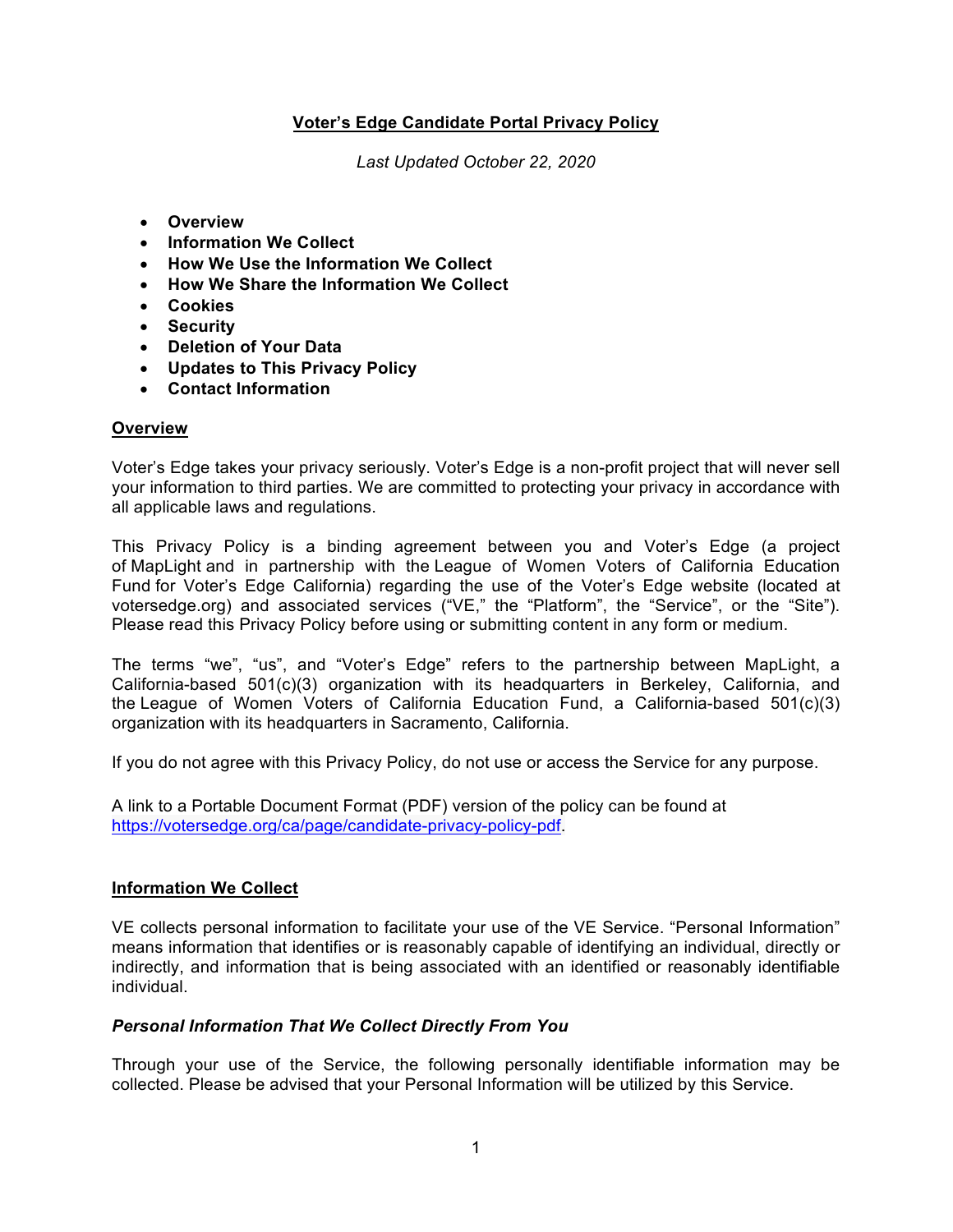Information actively collected through the Service includes:

| Information Collected from the<br><b>Initial</b> | Voter's Edge collects the following categories         |
|--------------------------------------------------|--------------------------------------------------------|
| Google Form to Verify Candidates and             | of Personal Information:                               |
| <b>Create Accounts</b>                           |                                                        |
|                                                  | Full name;<br>$\bullet$                                |
|                                                  | County in which you are running for                    |
|                                                  | office;                                                |
|                                                  | Office that you are running for;<br>٠                  |
|                                                  | Email address;<br>$\bullet$                            |
|                                                  | Option to publish email address to                     |
|                                                  | Voter's Edge Candidate profile ("Yes"                  |
|                                                  | or "No" selection);                                    |
|                                                  | Phone number (optional);<br>$\bullet$                  |
|                                                  | Response to question "How can we<br>$\bullet$          |
|                                                  | help you?" to effectuate VE helping a                  |
|                                                  | Candidate:                                             |
|                                                  | Request for Candidate login<br>$\circ$<br>credentials; |
|                                                  | Response to receipt of an<br>$\circ$                   |
|                                                  | email from a VE volunteer to                           |
|                                                  | open and account;                                      |
|                                                  | Request from a Candidate to<br>$\circ$                 |
|                                                  | submit information about their                         |
|                                                  | candidacy where<br>blank<br>$\mathsf{a}$               |
|                                                  | profile exists; or                                     |
|                                                  | Other (Free form response).<br>$\circ$                 |
| Information Collected Directly by Voter's        | Voter's Edge collects the following required           |
| <b>Edge Candidate Forms (Required Items)</b>     | categories of Personal Information:                    |
|                                                  |                                                        |
|                                                  | Account information, including:                        |
|                                                  |                                                        |
|                                                  | Name;<br>$\circ$                                       |
|                                                  | Email address;<br>$\circ$                              |
|                                                  | Username; and<br>$\circ$                               |
|                                                  | Password.<br>$\circ$                                   |
|                                                  |                                                        |
|                                                  | Information related to the Candidate,<br>including:    |
|                                                  |                                                        |
|                                                  | Candidate's name as it will<br>$\circ$                 |
|                                                  | appear on the ballot;                                  |
|                                                  | Profession; and<br>$\circ$                             |
|                                                  | Candidate priorities.<br>$\circ$                       |
|                                                  |                                                        |
| Information Collected Directly by Voter's        | Voter's Edge collects the following optional           |
| <b>Edge Candidate Forms (Optional Items)</b>     | categories of Personal Information:                    |
|                                                  |                                                        |
|                                                  | Photo of Candidate's face uploaded to                  |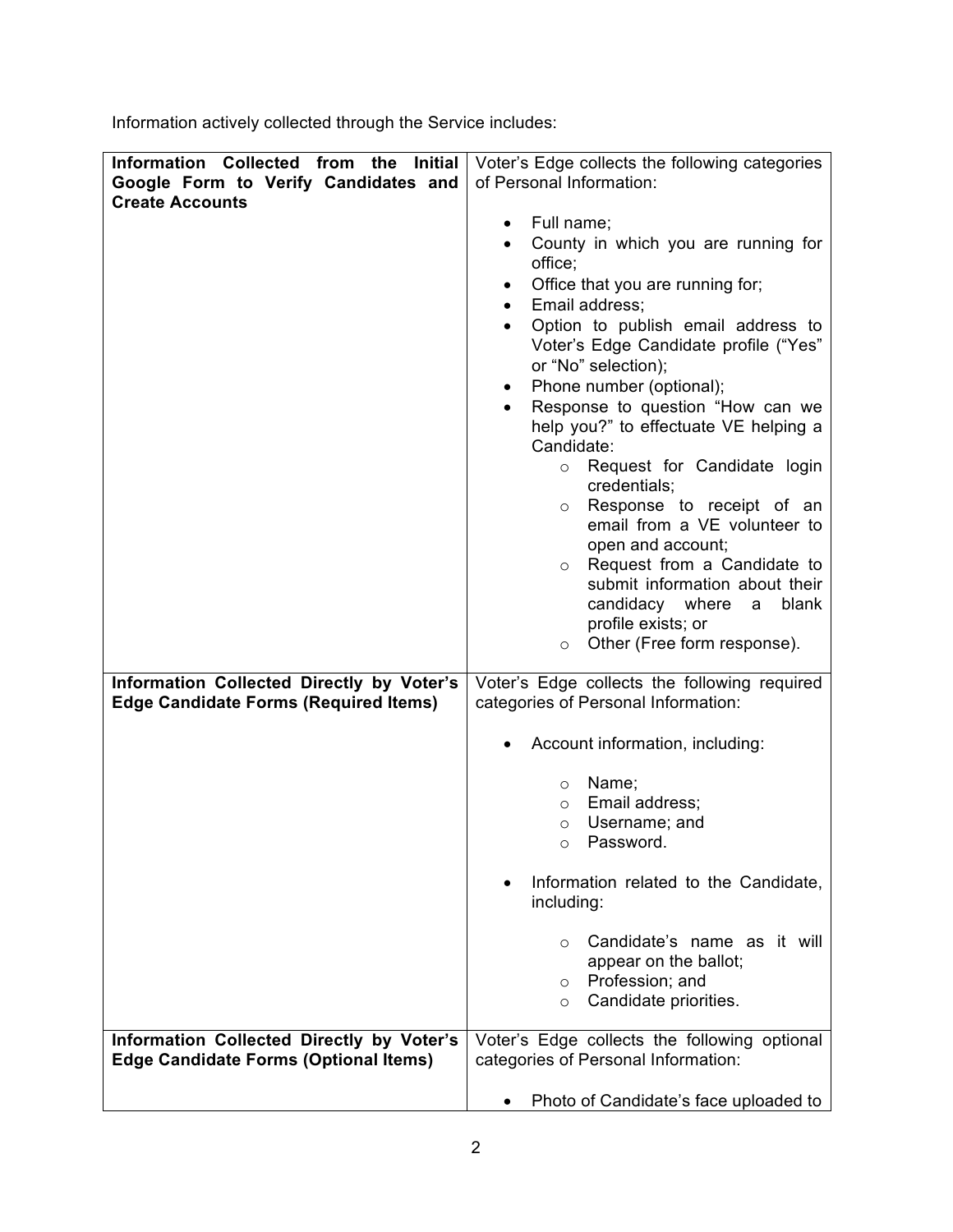| VE website;                                                                                                                                                                                      |
|--------------------------------------------------------------------------------------------------------------------------------------------------------------------------------------------------|
| Additional Items, including:<br>$\bullet$                                                                                                                                                        |
| Extended biography- Free<br>$\circ$<br>form response from<br>Candidate; and                                                                                                                      |
| Political philosophy - Free<br>$\circ$<br>form response from<br>Candidate.                                                                                                                       |
| Information Related to Education,<br>$\bullet$<br>including (multiple entries possible):                                                                                                         |
| Degree;<br>$\circ$<br>Subject;<br>$\circ$<br>Institution; and<br>$\circ$<br>Last Year Attended.<br>$\circ$                                                                                       |
| Information Related to Public Service,<br>$\bullet$<br>including (multiple entries possible):                                                                                                    |
| Selection method of candidate<br>$\circ$<br>(elected or appointed);<br>Title;<br>$\circ$<br>Name of the representative<br>$\circ$<br>body;<br>Start year; and<br>$\circ$<br>End year.<br>$\circ$ |
| Information Related to Employment,<br>including (multiple entries possible):                                                                                                                     |
| Title;<br>$\circ$<br>Employer;<br>$\circ$<br>Start year; and<br>$\circ$<br>End year.<br>$\circ$                                                                                                  |
| Information Related to Activities,<br>including (multiple entries possible):                                                                                                                     |
| Role;<br>$\circ$<br>Organization;<br>$\circ$<br>Start year; and<br>$\circ$<br>End year.<br>$\circ$                                                                                               |
| Information Related to Contact<br>Information, including:                                                                                                                                        |
|                                                                                                                                                                                                  |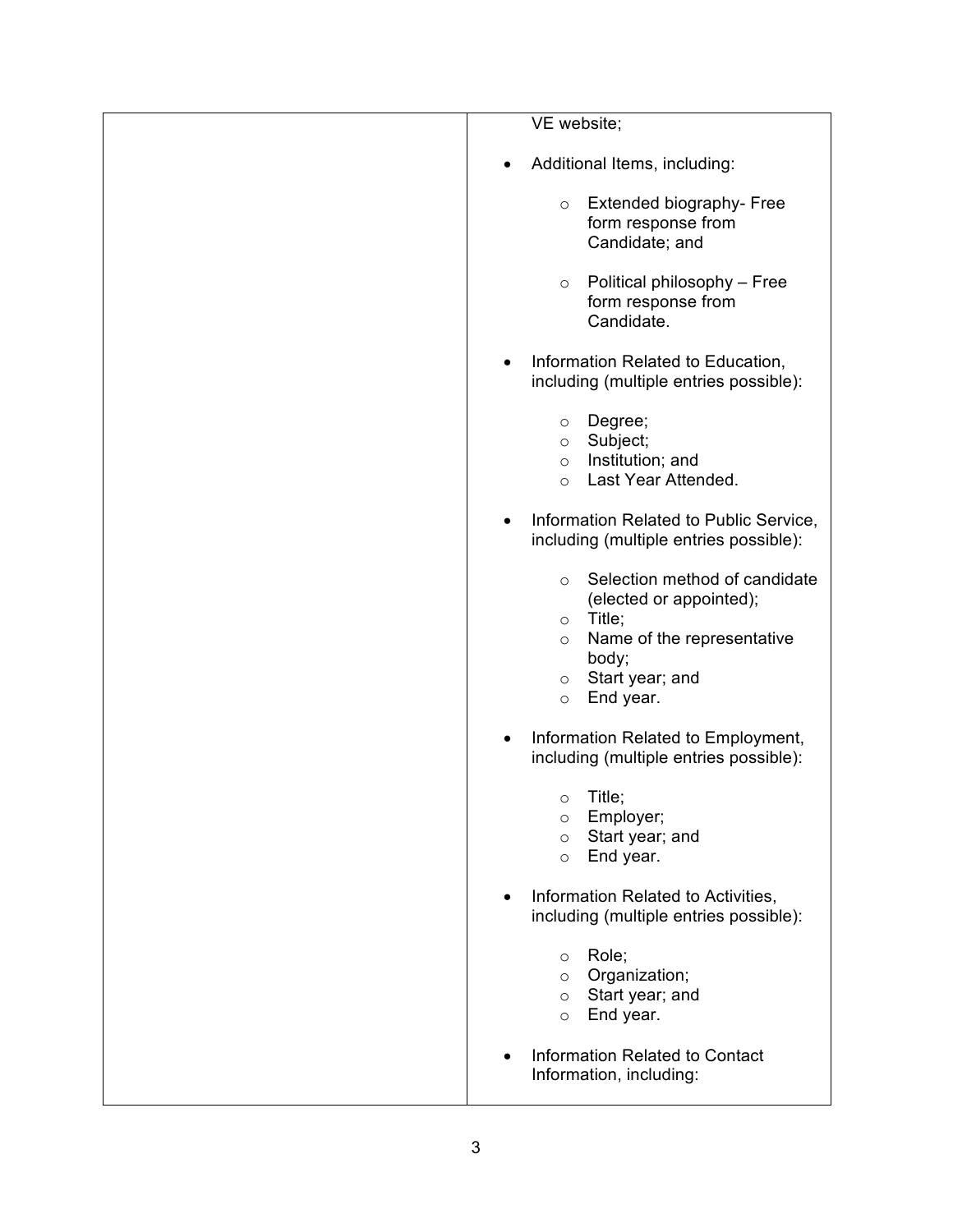| Private physical address;<br>$\circ$<br>Public physical address;<br>$\circ$<br>Private phone numbers;<br>O<br>Public phone numbers;<br>$\circ$<br>Fax numbers;<br>$\circ$<br>Private email addresses;<br>$\circ$<br>Public email addresses;<br>$\circ$<br>Websites;<br>$\circ$<br>Links to social media sites,<br>$\circ$<br>including Facebook and<br>Twitter;<br>Campaign name; and<br>$\circ$<br>Campaign type.<br>$\circ$ |  |
|-------------------------------------------------------------------------------------------------------------------------------------------------------------------------------------------------------------------------------------------------------------------------------------------------------------------------------------------------------------------------------------------------------------------------------|--|
| Information Related to Answers,<br>including:                                                                                                                                                                                                                                                                                                                                                                                 |  |
| Free form responses to<br>$\circ$<br>questions that may be posed<br>to all candidates in a given<br>electoral contest.                                                                                                                                                                                                                                                                                                        |  |
| Information Related to Endorsements,<br>including:                                                                                                                                                                                                                                                                                                                                                                            |  |
| Name of person or<br>$\circ$<br>organization that has<br>endorsed the Candidate;<br>Selected order of<br>$\circ$<br>endorsement on the VE<br>website; and<br>Selection of featured<br>$\circ$<br>endorsements.                                                                                                                                                                                                                |  |
| <b>Information Related to Position</b><br>Papers, including:                                                                                                                                                                                                                                                                                                                                                                  |  |
| Title (description of the overall<br>$\circ$<br>topic or topics of the paper);<br>Summary (brief description of<br>$\circ$<br>what the position paper will<br>cover); and<br>Paper (full text of the position<br>$\circ$<br>paper).                                                                                                                                                                                           |  |
| Information Related to Videos,<br>including:                                                                                                                                                                                                                                                                                                                                                                                  |  |
| Type of Video (Candidate<br>O<br>Experience or Policy Position);                                                                                                                                                                                                                                                                                                                                                              |  |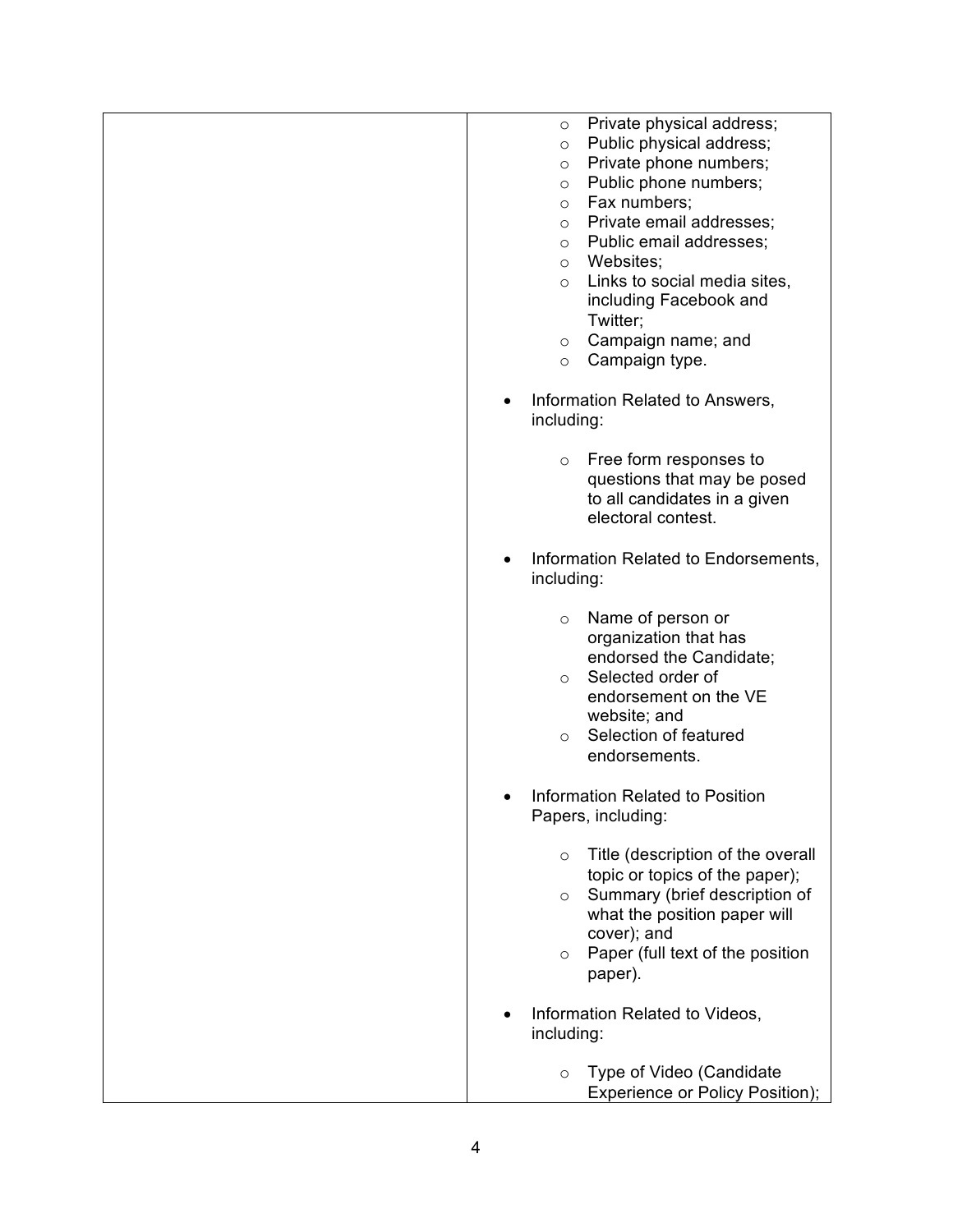| Topic of the Video;<br>$\circ$        |
|---------------------------------------|
| Title of the Video;<br>$\circ$        |
| Source of the Video;<br>$\circ$       |
| Description of the Video's<br>$\circ$ |
| content;                              |
| Link to the Video.<br>$\cap$          |
|                                       |
|                                       |

VE may collect the following categories of information from you in your use of the VE Service:

- IP Address:
- Operating System;
- Browser information, identifying the type of Internet browser you are using;
- Internet Service Provider;
- Geographic information;
- The type of device you are using to access the Service;
- Information pertaining to your mobile device, such as mobile device crash information;
- The location and language of the device;
- Components of your device, such fingerprint or facial recognition sensors and features;
- Date and time of access of the Service;
- Features that were used during your access of the Service;
- The length of your use of the Service;
- The links you click and the pages you visit within the Service; and
- The pages you review before and after you leave the Service.

# **How We Use the Information We Collect**

The Personal Information we collect and the practices described above are done in an effort to provide you with the best experience possible, protect you from risks related to improper use and fraud, and help us maintain and improve VE's Service. We may use your Personal Information to:

- **Provide you with the VE Service.** VE uses your Personal Information to provide you with our Service pursuant to the terms of our Terms of Use: https://votersedge.org/ca/page/candidate-terms-of-use-pdf
- **Comply with legal and regulatory requirements.** VE processes your Personal Information as required by applicable laws and regulations.
- **Protect the security and integrity of the Service.** VE uses your Personal Information to further enhance our data security practices.
- **Provide you with customer support.** VE processes your Personal Information anytime that you reach out to Customer Support with issues arising from your use of the Service.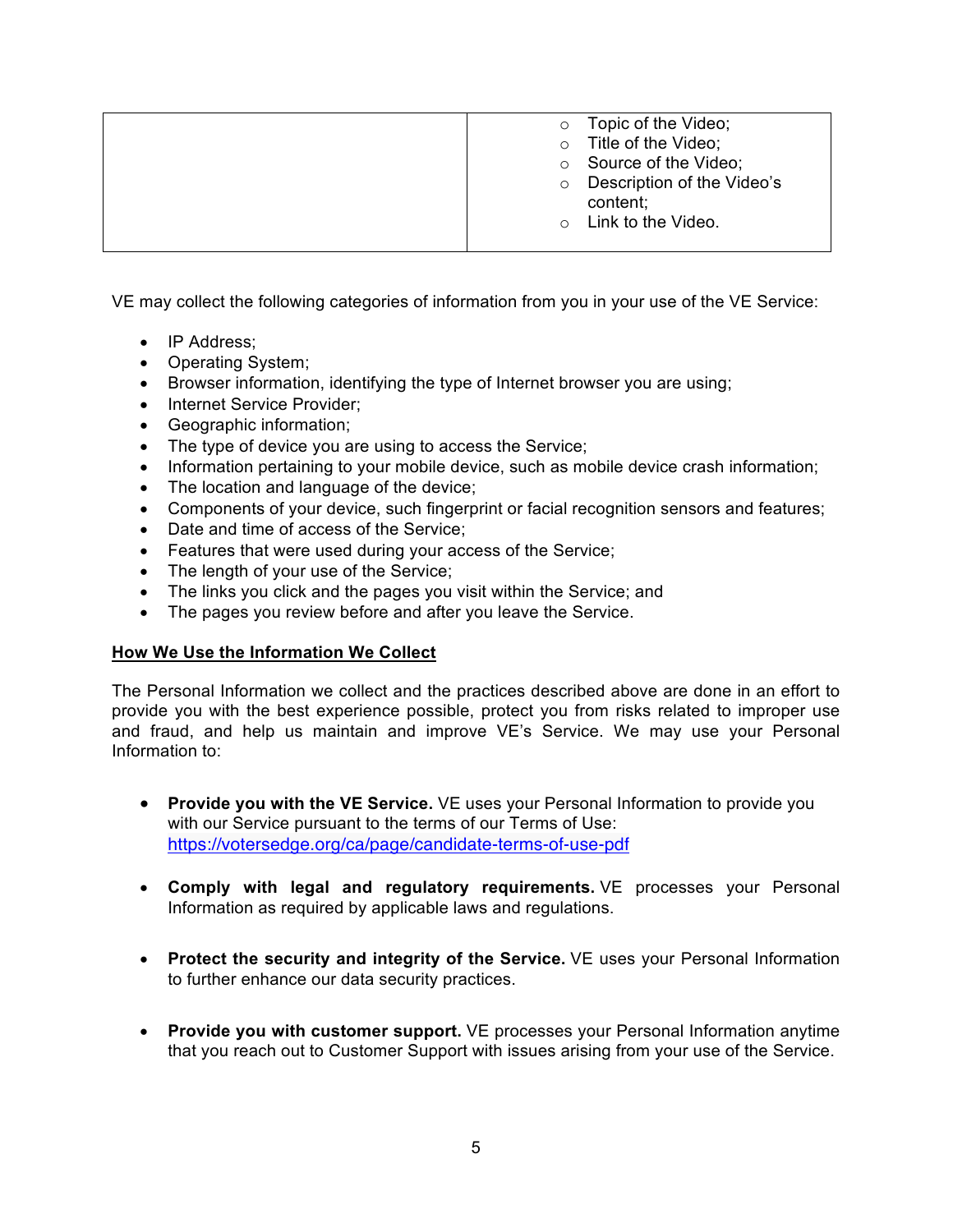- **Optimize and enhance the Service.** VE uses your Personal Information to understand how the Service is being used to help us improve the Service.
- **Other business purposes.** VE may use your information for additional purposes if that purpose is disclosed to you before we collect the information or if we obtain your consent.

### **How We Share the Information We Collect**

VE will not share your Personal Information with third parties, except as described below.

- **Third-Party Service Providers.** VE may share your Personal Information with thirdparty service providers for business or commercial purposes. Your Personal Information may be shared so that they can provide us with services, including identity verification, fraud detection and prevention, security threat detection, customer support, data analytics, Information Technology, advertising, marketing, data processing, network infrastructure, and storage. VE may share your Personal Information with these service providers only so that they can provide us with services, and we prohibit our service providers from using or disclosing your Personal Information for any other purpose. Specifically, with VE, Google Analytics and Google Forms are used.
	- o VE uses Google Analytics to collect anonymized information on user demographics and interests to help measure our impact and effectiveness. Google Analytics uses cookies and anonymous identifiers to produce these anonymized reports. If you wish to opt-out and prevent your non-personally identifiable from being used by Google Analytics, you may do so here. The VE address look-up tool is powered by Google's Open Civic API.
	- o VE uses Google Forms to manage Candidate intake.
	- o Please review Google's Privacy Policy at https://policies.google.com/privacy?hl=en-US for further information.
	- o VE does not have any legal or other responsibility for your use of Google's products or services.
- **Law Enforcement.** VE may be compelled to share your Personal Information with law enforcement, government officials, and regulators.
- **Corporate Transactions.** VE may disclose Personal Information in the event of a proposed or consummated merger, acquisition, reorganization, asset sale, or similar corporate transaction, or in the event of a bankruptcy or dissolution.
- **Professional Advisors.** VE may share your Personal Information with our professional advisors, including legal, accounting, or other consulting services for purposes of audits or to comply with our legal obligations.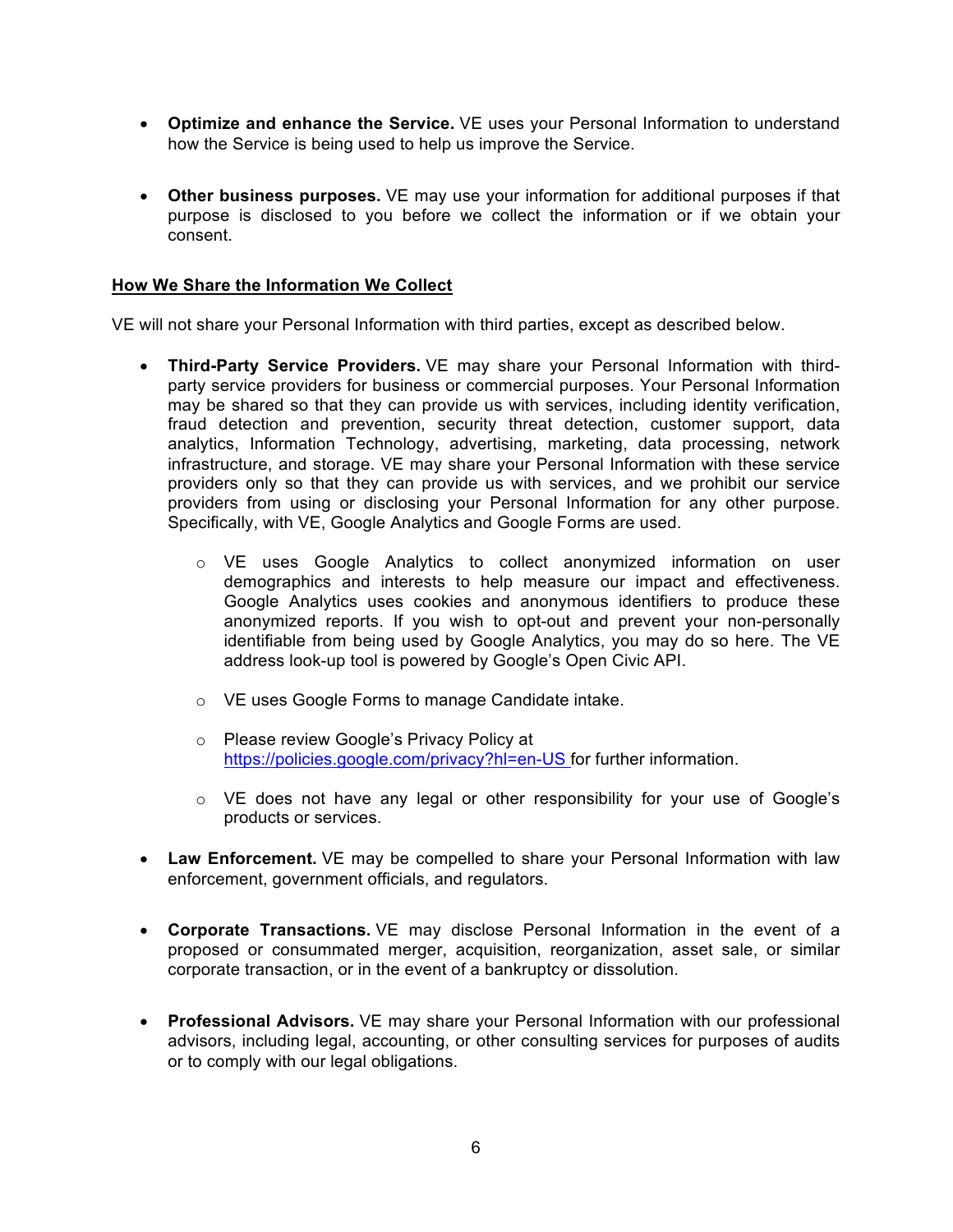• **Consent** VE may share or disclose your information with your consent.

If VE decides to modify the purpose for which your Personal Information is collected and used, we will amend this Privacy Policy.

# **Cookies**

VE may use cookies, pixel tags (also known as web beacons and clear GIFs), and other similar technologies to measure and track general user activities on VE.

When you access VE, we may make use of the standard practice of placing tiny data files called cookies, flash cookies, pixel tags, or other tracking tools (herein, "Cookies") on your computer or other devices used to visit VE. We use Cookies to help us recognize you as a customer, collect information about your use of the VE Service to better customize our services and content for you, and collect information about your computer or other access point.

Please note that if you reject cookies, you will not be able to use some or all of the VE Service.

# **Security**

VE seeks to use reasonable organizational, technical, and administrative measures to protect your information within our organization from loss, misuse, unauthorized access or disclosure, alteration, and/or destruction. We take reasonable steps to ensure that all data we process is reliable for its intended use, accurate, complete and current to the extent necessary for the purposes for which we use it. Unfortunately, no data transmission or storage system can be guaranteed to be 100% secure. If you have reason to believe that your interaction with us is no longer secure, please immediately notify us of the problem.

### **Deletion of Your Data**

VE respects your right to delete your data. You may submit a request that VE delete the personal information that we have about you by emailing privacy@maplight.org.

Please be advised that VE will **only** delete your personal information from its back-end database. All public profiles for candidates **will remain live** on the VE Site and will not be deleted.

### **Updates to This Privacy Policy**

VE may revise this Privacy Policy from time to time. The most current version of the Privacy Policy will govern our collection, use, and disclosure of information about you and will be located at https://votersedge.org/ca/page/candidate-privacy-policy-pdf.

If VE makes material changes to this Privacy Policy, we will notify you by email or by posting a notice on our website prior to or on the effective date of the changes. By continuing to access or use the Service after those changes become effective, you acknowledge the revised Privacy Policy.